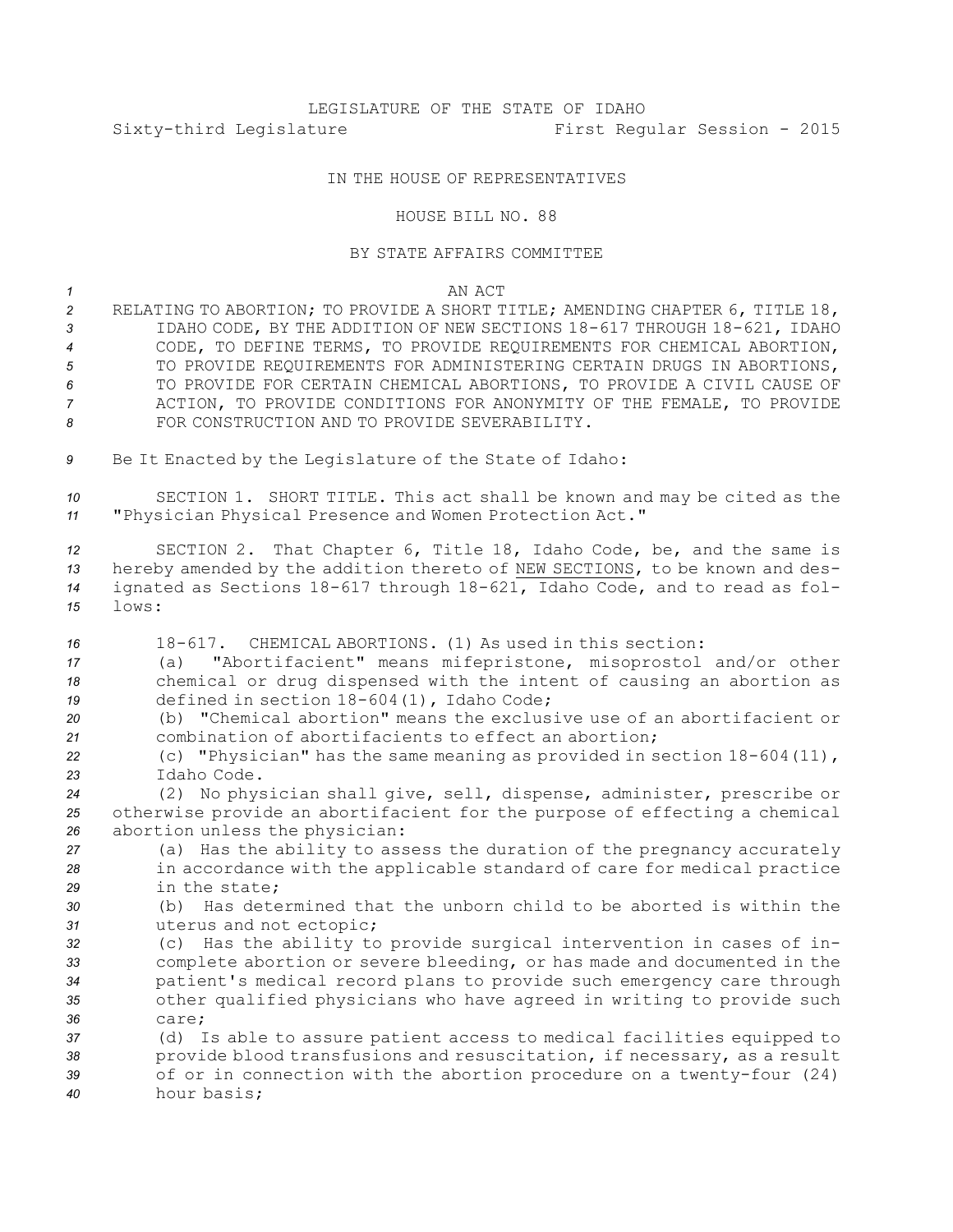(e) Has examined in person the woman to whom the abortifacient is admin- istered to determine the medical appropriateness of such administra- tion and has determined that the abortifacient is sufficiently safe for use in the gestational age at which it will be administered; and

*<sup>5</sup>* (f) Has complied with the informed consent provisions of section *<sup>6</sup>* 18-609, Idaho Code.

 (3) The physician inducing the abortion, or <sup>a</sup> person acting on behalf of the physician inducing the abortion, shall make all reasonable efforts to ensure that the patient returns for <sup>a</sup> follow-up visit so that the physician can confirm that the pregnancy has been terminated and assess the patient's medical condition.

 18-618. CIVIL CAUSES OF ACTION. (1) Any female upon whom an abortion has been attempted or performed, or the father of the unborn child who was the subject of the abortion if the father was married to the woman who received the abortion at the time the abortion was attempted or performed, or <sup>a</sup> mater- nal grandparent of the unborn child in the event the mother is deceased, may maintain an action for actual damages against the person who in knowing or reckless violation of section 18-617, Idaho Code, attempted or performed the abortion. The court may, in its discretion award punitive damages and enjoin further violations of sections 18-617 through 18-621, Idaho Code.

 (2) <sup>A</sup> cause of action for injunctive relief against any person who has knowingly or recklessly violated sections 18-617 through 18-621, Idaho Code, may be maintained by <sup>a</sup> county prosecuting attorney with appropriate jurisdiction or by the attorney general. The injunction shall prevent the abortion provider from performing further abortions in violation of sec-tions 18-617 through 18-621, Idaho Code, in this state.

 18-619. ANONYMITY OF FEMALE. In every court proceeding or action brought under this chapter, the court shall rule whether the anonymity of any female upon whom an abortion has been performed or attempted shall be preserved from public disclosure if she does not give her consent to such disclosure. The court, upon motion or sua sponte, shall make such <sup>a</sup> ruling and, upon determining that her anonymity should be preserved, shall issue orders to the parties, witnesses and counsel and shall direct the sealing of the record and exclusion of individuals from courtrooms or hearing rooms to the extent necessary to safeguard her identity from public disclosure. Each order shall be accompanied by specific written findings explaining why the anonymity of the female should be preserved from public disclosure, why the order is essential to that end, how the order is narrowly tailored to serve that interest and why no reasonable less restrictive alternative exists. In the absence of written consent of the female upon whom an abortion has been performed or attempted, anyone, other than <sup>a</sup> public official, who brings an action under this section shall do so under <sup>a</sup> pseudonym. This section may not be construed to conceal the identity of the plaintiff or of witnesses from the defendant.

*<sup>45</sup>* 18-620. CONSTRUCTION. (1) Nothing in sections 18-617 through 18-621, *<sup>46</sup>* Idaho Code, shall be construed as creating or recognizing <sup>a</sup> right to abor-*47* tion.